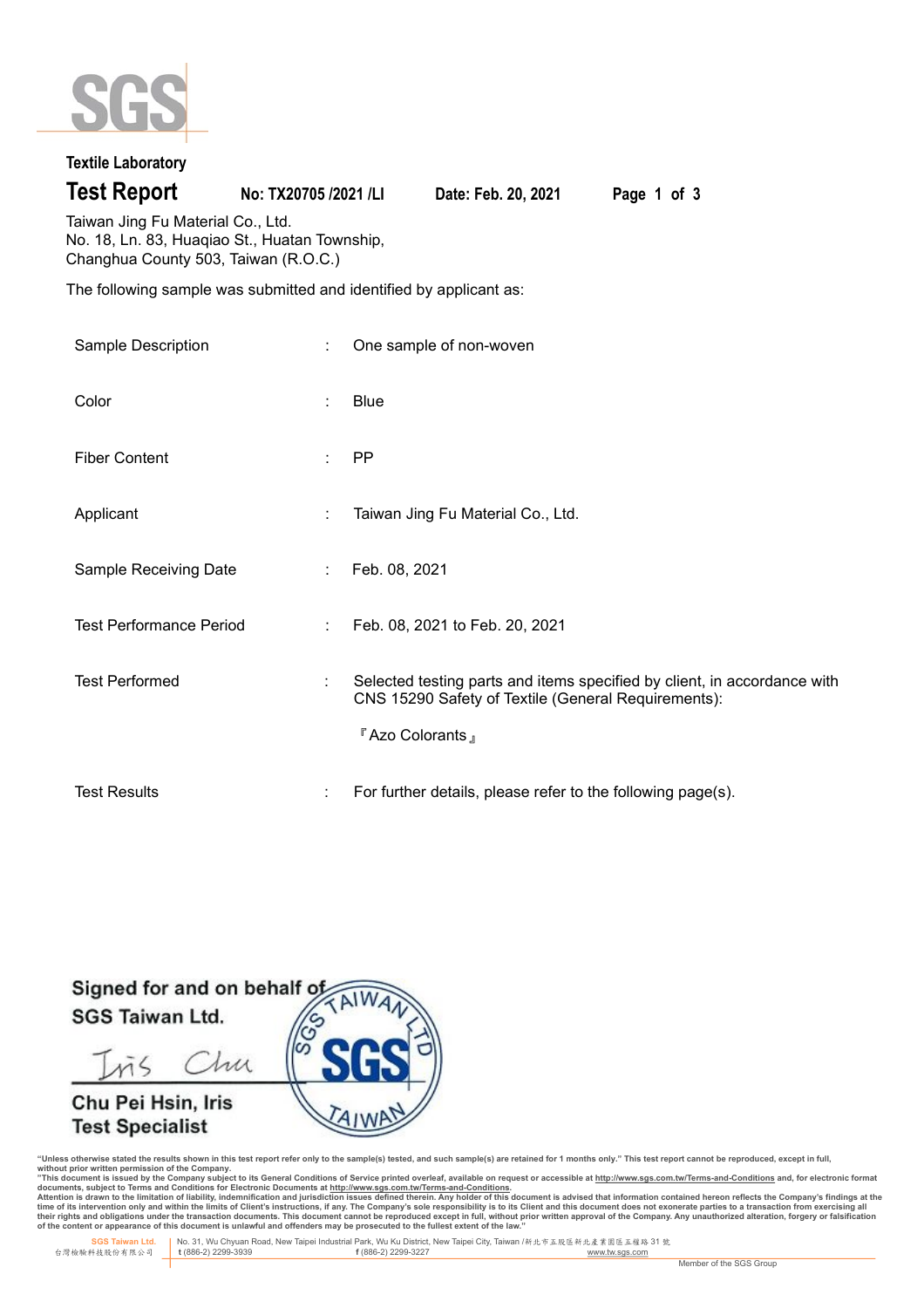

## **Textile Laboratory**

**Test Report No: TX20705 /2021 /LI Date: Feb. 20, 2021 Page 2 of 3**

Test Results:

### **Azo Colorants**

Test Method: According to CNS 16113-1 L3280-1/CNS 16113-3 L3280-3. Analysis was conducted with GC-MS/HPLC DAD.

|                                           |                           | Result          | <b>CNS 15290</b> |
|-------------------------------------------|---------------------------|-----------------|------------------|
|                                           |                           | (mg/kg)         | Recommend Max.   |
|                                           |                           |                 | Limit (mg/kg)    |
|                                           | <b>CAS No.</b>            | With extracting |                  |
| 4-Aminobiphenyl                           | $92 - 67 - 1$             | <b>ND</b>       | 30               |
| Benzidine                                 | 92-87-5                   | <b>ND</b>       | 30               |
| 4-Chlor-o-toluidine                       | 95-69-2                   | <b>ND</b>       | 30               |
| 2-Naphthylamine                           | $91 - 59 - 8$             | <b>ND</b>       | 30               |
| o-Aminoazotoluene                         | 97-56-3                   | <b>ND</b>       | 30               |
| 5-nitro-o-toluidine /                     | 99-55-8                   | ND.             | 30               |
| 2-Amino-4-nitrotoluene                    |                           |                 |                  |
| 4-Chloroaniline                           | 106-47-8                  | <b>ND</b>       | 30               |
| 4-methoxy-m-phenylenediamine /            | 615-05-4                  | ND.             | 30               |
| 2,4-Diaminoanisole                        |                           |                 |                  |
| 4,4'-Diaminodiphenylmethane               | 101-77-9                  | <b>ND</b>       | 30               |
| 3,3'-Dichlorobenzidine                    | 91-94-1                   | <b>ND</b>       | 30               |
| 3,3'-Dimethoxybenzidine                   | 119-90-4                  | <b>ND</b>       | 30               |
| 3,3'-Dimethybenzidine                     | 119-93-7                  | <b>ND</b>       | 30               |
| 4,4'-methylenedi-o-toluidine /            | 838-88-0                  | <b>ND</b>       | 30               |
| 3,3'-Dimethyl-4,4'-diaminodiphenylmethane |                           |                 |                  |
| p-Cresidine                               | 120-71-8                  | <b>ND</b>       | 30               |
| 4,4'-Methylene-bis-(2-chloroaniline)      | $101 - 14 - 4$            | <b>ND</b>       | 30               |
| 4,4'-Oxydianiline                         | 101-80-4                  | <b>ND</b>       | 30               |
| 4,4'-Thiodianiline                        | 139-65-1                  | <b>ND</b>       | 30               |
| o-Toluidine                               | 95-53-4                   | <b>ND</b>       | 30               |
| 4-methyl-m-phenylenediamine /             |                           |                 | 30               |
| 2,4-Toluylendiamine                       | 95-80-7                   | <b>ND</b>       |                  |
| 2,4,5-Trimethylaniline                    | $\overline{1}37 - 17 - 7$ | <b>ND</b>       | 30               |
| O-Anisidine                               | $90 - 04 - 0$             | <b>ND</b>       | 30               |
| 4-aminoazobenzene                         | 60-09-3                   | <b>ND</b>       | 30               |

Note: ND = Not Detected

Report Limit = 5 mg/kg

Remark: 4-Aminodiphenyl (CAS No. 92-67-1), 2-Naphthylamine (CAS No. 91-59-8) and 2,4- Diaminoanisole (CAS No. 615-05-4) can be indirectly generated from some colorants which do not contain these amines azo bound. The use of banned azo colorants cannot be reliably ascertained without additional information.

> In case PU is used, e.g. PU Foams or coatings, it cannot be ruled out that MDA (CAS No. 101-77-9) and TDA (CAS No. 95-80-7) can be released from PU material, not from banned azo colorant. Similarly, for pigment prints, MDA will be released from a chemical fixing agent.

"Unless otherwise stated the results shown in this test report refer only to the sample(s) tested, and such sample(s) are retained for 1 months only." This test report cannot be reproduced, except in full,<br>without prior wr

documents, subject to Terms and Conditions for Electronic Documents at <u>http://www.sqs.com.tw/Terms-and-Conditions</u><br>Attention is drawn to the limitation of liability, indemnification and jurisdiction issues defined threin.